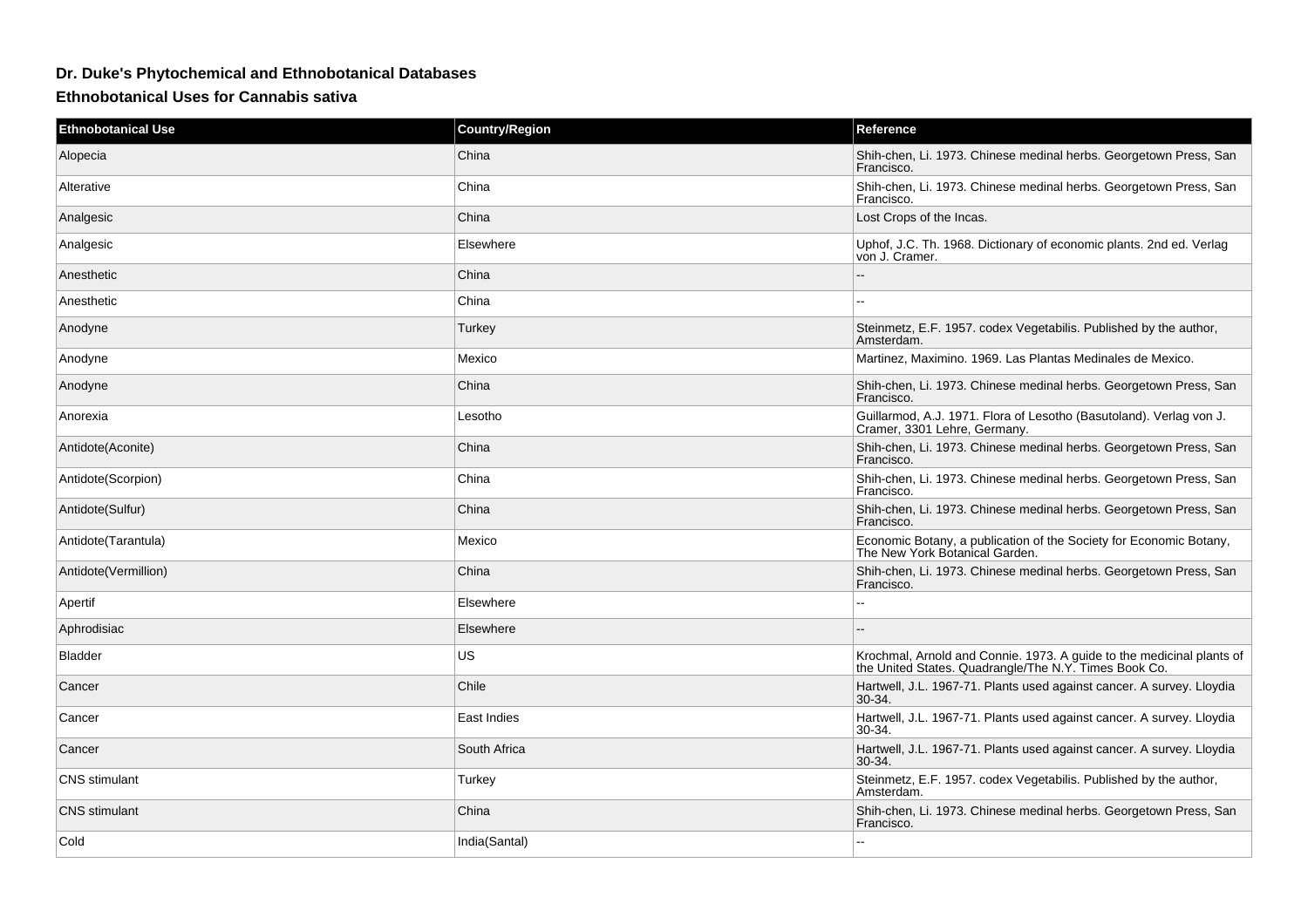| <b>Ethnobotanical Use</b> | <b>Country/Region</b> | Reference                                                                                                                      |
|---------------------------|-----------------------|--------------------------------------------------------------------------------------------------------------------------------|
| Cold                      | India                 |                                                                                                                                |
| Colic                     | Elsewhere             |                                                                                                                                |
| Constipation              | China                 | Lost Crops of the Incas.                                                                                                       |
| Corn                      | Europe                | Hartwell, J.L. 1967-71. Plants used against cancer. A survey. Lloydia<br>$30-34.$                                              |
| Corn                      | Morocco               | Hartwell, J.L. 1967-71. Plants used against cancer. A survey. Lloydia<br>30-34.                                                |
| Cough                     | India(Santal)         |                                                                                                                                |
| Demulcent                 | China                 | Shih-chen, Li. 1973. Chinese medinal herbs. Georgetown Press, San<br>Francisco.                                                |
| Depression                | <b>US</b>             | Krochmal, Arnold and Connie. 1973. A guide to the medicinal plants of<br>the United States. Quadrangle/The N.Y. Times Book Co. |
| Diuretic                  | China                 | Shih-chen, Li. 1973. Chinese medinal herbs. Georgetown Press, San<br>Francisco.                                                |
| Diuretic                  | China                 | Shih-chen, Li. 1973. Chinese medinal herbs. Georgetown Press, San<br>Francisco.                                                |
| Divination                | China                 |                                                                                                                                |
| Ear                       | India                 |                                                                                                                                |
| Emmenagogue               | China                 | Shih-chen, Li. 1973. Chinese medinal herbs. Georgetown Press, San<br>Francisco.                                                |
| Emollient                 | China                 | Keys, J.D. 1976. Chinese Herbs. Charles E. Tuttle Co., Tokyo.                                                                  |
| Epilepsy                  | India(Santal)         |                                                                                                                                |
| Eruption                  | China                 | Shih-chen, Li. 1973. Chinese medinal herbs. Georgetown Press, San<br>Francisco.                                                |
| Favus                     | China                 | Shih-chen, Li. 1973. Chinese medinal herbs. Georgetown Press, San<br>Francisco.                                                |
| Flabbiness                | China                 | Shih-chen, Li. 1973. Chinese medinal herbs. Georgetown Press, San<br>Francisco.                                                |
| <b>Flux</b>               | China                 | Shih-chen, Li. 1973. Chinese medinal herbs. Georgetown Press, San<br>Francisco.                                                |
| Fumitory                  | Morocco               |                                                                                                                                |
| Fumitory                  | Morocco               |                                                                                                                                |
| Fumitory                  | India                 | Ξ.                                                                                                                             |
| Fumitory                  | <b>US</b>             | Krochmal, Arnold and Connie. 1973. A guide to the medicinal plants of the United States. Quadrangle/The N.Y. Times Book Co.    |
| Fumitory                  | Elsewhere             | Uphof, J.C. Th. 1968. Dictionary of economic plants. 2nd ed. Verlag<br>von J. Cramer.                                          |
| Gonorrhea                 | <b>US</b>             | Krochmal, Arnold and Connie. 1973. A guide to the medicinal plants of<br>the United States. Quadrangle/The N.Y. Times Book Co. |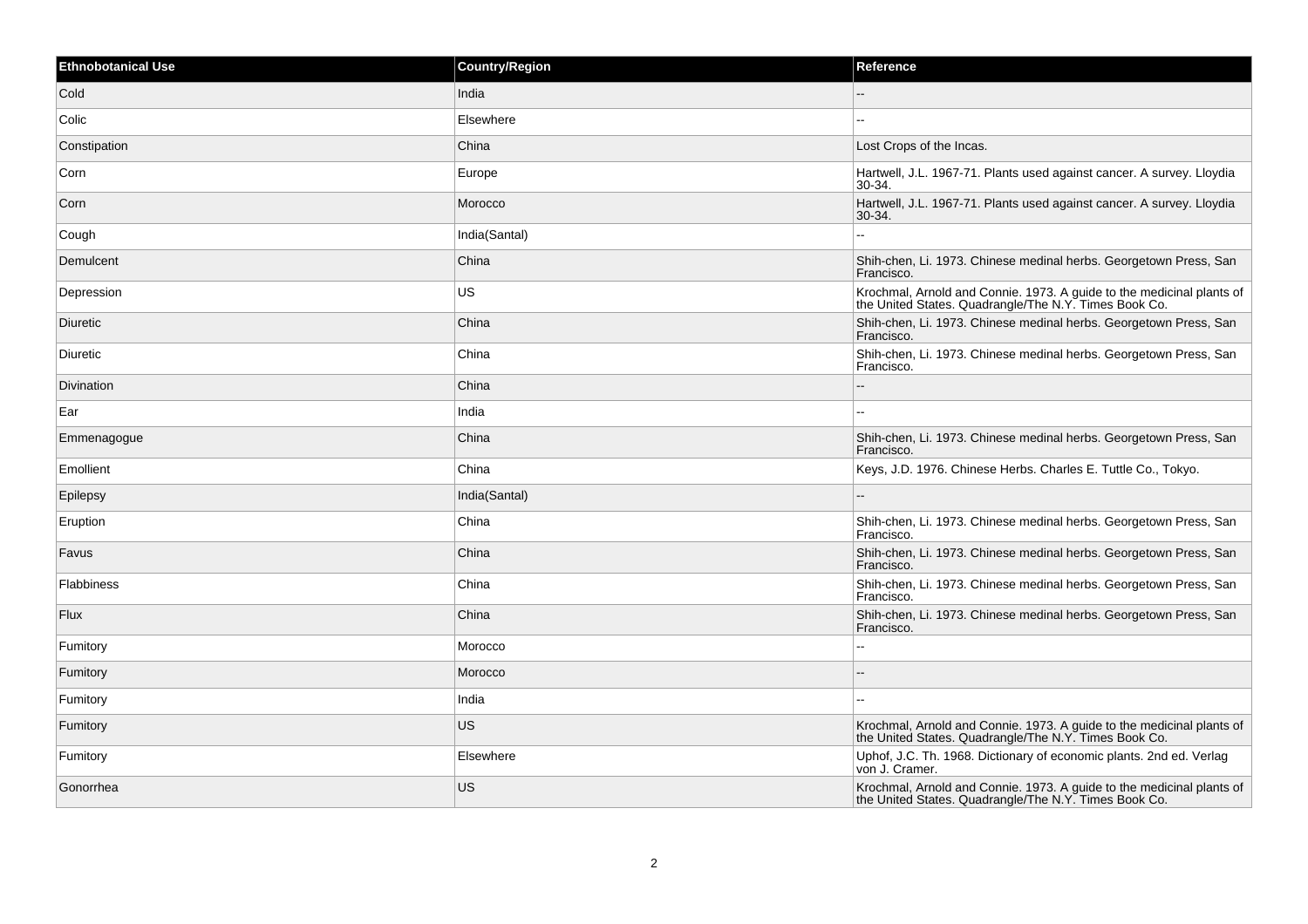| <b>Ethnobotanical Use</b> | <b>Country/Region</b> | <b>Reference</b>                                                                                                                                      |
|---------------------------|-----------------------|-------------------------------------------------------------------------------------------------------------------------------------------------------|
| Gravel                    | China                 | Shih-chen, Li. 1973. Chinese medinal herbs. Georgetown Press, San<br>Francisco.                                                                       |
| Hair-Tonic                | China                 | Shih-chen, Li. 1973. Chinese medinal herbs. Georgetown Press, San<br>Francisco.                                                                       |
| Hairblack                 | China                 | Shih-chen, Li. 1973. Chinese medinal herbs. Georgetown Press, San<br>Francisco.                                                                       |
| Hallucinogen              | China                 |                                                                                                                                                       |
| Hallucinogen              | Trinidad              |                                                                                                                                                       |
| Hallucinogen              | China                 |                                                                                                                                                       |
| Hallucinogen              | Elsewhere             |                                                                                                                                                       |
| Hallucinogen              | China                 | Shih-chen, Li. 1973. Chinese medinal herbs. Georgetown Press, San<br>Francisco.                                                                       |
| Hallucinogen              | Lesotho               | Guillarmod, A.J. 1971. Flora of Lesotho (Basutoland). Verlag von J.<br>Cramer, 3301 Lehre, Germany.                                                   |
| Hypnotic                  | Mexico                | Martinez, Maximino. 1969. Las Plantas Medinales de Mexico.                                                                                            |
| Hypnotic                  | Turkey                | Steinmetz, E.F. 1957. codex Vegetabilis. Published by the author,<br>Amsterdam.                                                                       |
| Inflammation              | <b>US</b>             | Krochmal, Arnold and Connie. 1973. A guide to the medicinal plants of<br>the United States. Quadrangle/The N.Y. Times Book Co.                        |
| Intoxicant                | US.                   |                                                                                                                                                       |
| Intoxicant                | Turkey                | Steinmetz, E.F. 1957. codex Vegetabilis. Published by the author,<br>Amsterdam.                                                                       |
| Laxative                  | China                 | Shih-chen, Li. 1973. Chinese medinal herbs. Georgetown Press, San<br>Francisco.                                                                       |
| Laxative                  | China                 | ANON. 1974. A barefoot doctor's manual. DHEW Publication No.<br>(NIH): 75-695.                                                                        |
| Laxative                  | China                 | Shih-chen, Li. 1973. Chinese medinal herbs. Georgetown Press, San<br>Francisco.                                                                       |
| Longevity                 | China                 | Shih-chen, Li. 1973. Chinese medinal herbs. Georgetown Press, San<br>Francisco.                                                                       |
| Magic                     | China                 | $\overline{a}$                                                                                                                                        |
| <b>Masturbation</b>       | US.                   | Krochmal, Arnold and Connie. 1973. A guide to the medicinal plants of the United States. Quadrangle/The N.Y. Times Book Co.                           |
| Medicine                  | Dominican Republic    | Liogier, Alain Henri. 1974. Diccionario Botanico de Nombres Vulgares<br>de la Espanola. Universidad Nacional Pedro Henriquez Urena, Santo<br>Domingo. |
| Medicine                  | Elsewhere             |                                                                                                                                                       |
| Narcotic                  | Haiti                 | Liogier, Alain Henri. 1974. Diccionario Botanico de Nombres Vulgares<br>de la Espanola. Universidad Nacional Pedro Henriquez Urena, Santo<br>Domingo. |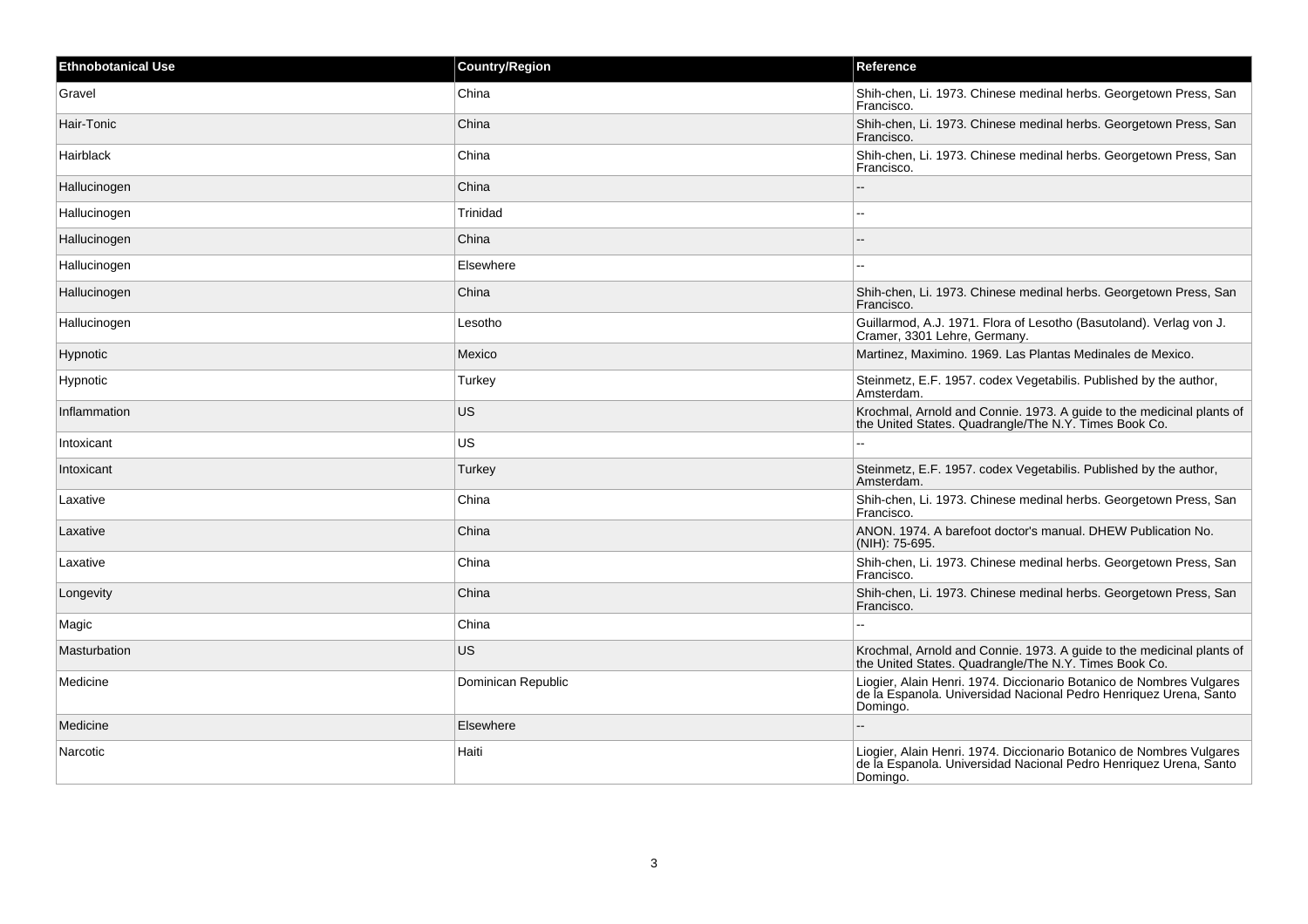| <b>Ethnobotanical Use</b> | <b>Country/Region</b> | Reference                                                                                                                      |
|---------------------------|-----------------------|--------------------------------------------------------------------------------------------------------------------------------|
| Narcotic                  | Elsewhere             | Uphof, J.C. Th. 1968. Dictionary of economic plants. 2nd ed. Verlag<br>von J. Cramer.                                          |
| Narcotic                  | India                 | $\overline{a}$                                                                                                                 |
| Narcotic                  | <b>US</b>             |                                                                                                                                |
| Narcotic                  | Java                  |                                                                                                                                |
| Narcotic                  | Elsewhere             |                                                                                                                                |
| Narcotic                  | Turkey                | Steinmetz, E.F. 1957. codex Vegetabilis. Published by the author,<br>Amsterdam.                                                |
| Nausea                    | China                 | Shih-chen, Li. 1973. Chinese medinal herbs. Georgetown Press, San<br>Francisco.                                                |
| Nerves                    | China                 | Shih-chen, Li. 1973. Chinese medinal herbs. Georgetown Press, San<br>Francisco.                                                |
| <b>Nerves</b>             | <b>US</b>             | Krochmal, Arnold and Connie. 1973. A guide to the medicinal plants of the United States. Quadrangle/The N.Y. Times Book Co.    |
| Paralysis                 | India(Santal)         |                                                                                                                                |
| Paralysis                 | China                 | Shih-chen, Li. 1973. Chinese medinal herbs. Georgetown Press, San<br>Francisco.                                                |
| Placenta                  | China                 | Shih-chen, Li. 1973. Chinese medinal herbs. Georgetown Press, San<br>Francisco.                                                |
| Poison                    | China                 | Shih-chen, Li. 1973. Chinese medinal herbs. Georgetown Press, San<br>Francisco.                                                |
| Poison                    | China                 |                                                                                                                                |
| Pole                      | India                 | --                                                                                                                             |
| Polyuria                  | China                 | Shih-chen, Li. 1973. Chinese medinal herbs. Georgetown Press, San<br>Francisco.                                                |
| Porridge                  | Lesotho               | Guillarmod, A.J. 1971. Flora of Lesotho (Basutoland). Verlag von J.<br>Cramer, 3301 Lehre, Germany.                            |
| Psychedelic               | US                    | Krochmal, Arnold and Connie. 1973. A guide to the medicinal plants of<br>the United States. Quadrangle/The N.Y. Times Book Co. |
| Psychotropic              | <b>US</b>             | $\sim$                                                                                                                         |
| Puerperium                | China                 | Shih-chen, Li. 1973. Chinese medinal herbs. Georgetown Press, San<br>Francisco.                                                |
| Rheumatism                | Elsewhere             |                                                                                                                                |
| Rheumatism                | China                 | Shih-chen, Li. 1973. Chinese medinal herbs. Georgetown Press, San<br>Francisco.                                                |
| Rheumatism                | Mexico                | Martinez, Maximino. 1969. Las Plantas Medinales de Mexico.                                                                     |
| Sedative                  | Spain                 | Font Query, P. 1979. Plantas Medicinales el Dioscorides Renovado.<br>Editorial Labor, S.A. Barcelona. 5th Ed.                  |
| Sedative                  | Elsewhere             | $\overline{\phantom{a}}$                                                                                                       |